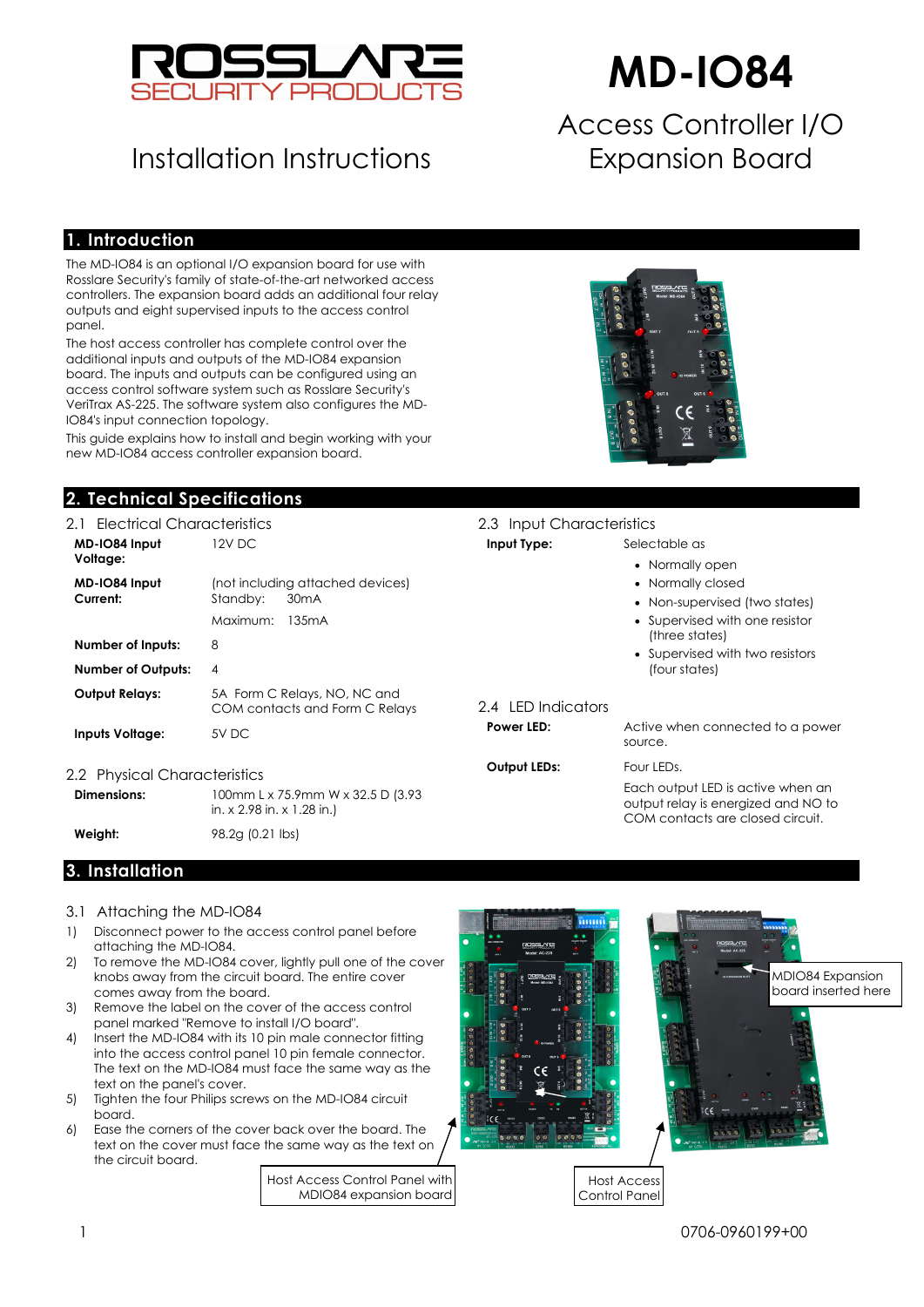### **4. Wiring Instructions**

4.1 Inputs Wiring

There are four input types:

- Normally Open
- Normally Closed
- Normally Open Supervised with one or two resistors
- Normally Closed Supervised with one or two resistors

Figure #1 (below) shows the normally open input connection.



### **Figure 1 Normally Open Input**

Figure #2 (below) shows the normally closed input connection.



### **Figure 2 Normally Closed Inputs**

Figure #3 (below) shows the normally open supervised input connection with single resistor.



### **Figure 3 Normally Open Supervised Inputs with Single Resistor**

Normally Open Supervised inputs with one resistor must be connected with an 8.2K resistor in parallel to the input switch contacts.

### **NOTE: Always wire resistors on the input switch and not on the terminal block.**

Figure #4 (below) shows the normally open supervised input connection with double resistor.



### **Figure 4 Normally Open Supervised Inputs with Double Resistor**

Normally Open Supervised inputs with two resistors must be connected with an 8.2K resistor in parallel and a 2.2K resistor in series to the input switch contacts.

Figure #5 (below) shows the normally closed supervised input connection with single resistor.



### **Figure 5 Normally Closed Supervised Input with Single Resistor**

Normally Closed Supervised inputs with a single resistor must be connected with a 2.2K resistor in series to the input switch contacts.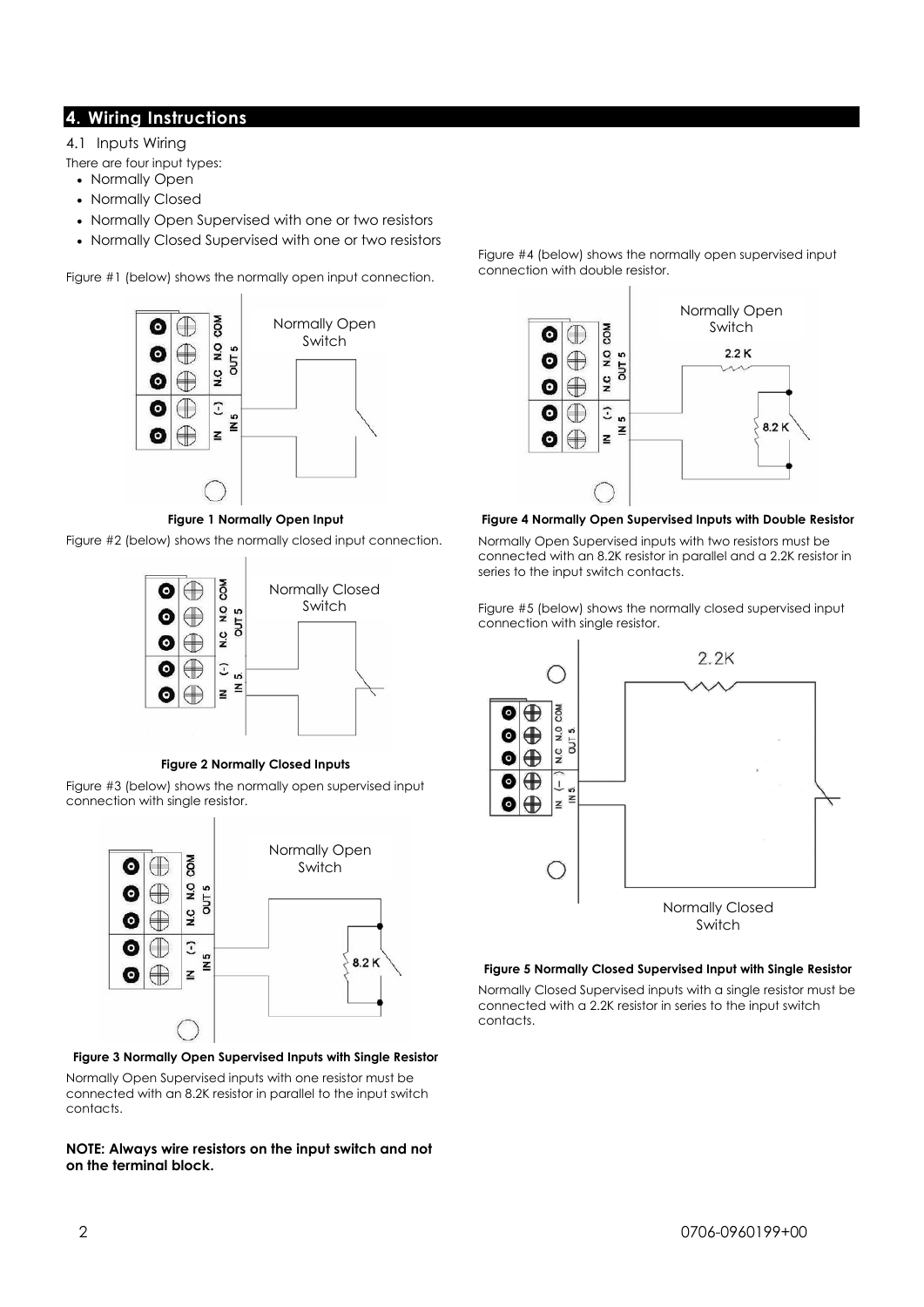Figure #6 (below) shows the normally closed supervised input connection with double resistor.



#### **Figure 6 Normally Closed Supervised Input with Double Resistors**

## **5. Using the MD-IO84**

### 5.1 Operating the MD-IO84

The access control panel detects the MD-IO84 expansion board when it powers up. When defining the panel in the access control panel's PC application (such as Veritrax AS-225), select the option designating Panel name with following "IO" designation.

Define inputs and outputs using the access system software. Define each input's type and make sure the connection is compatible with the input wiring.

Normally Closed Supervised inputs with two resistors must be connected with an 8.2K resistor in parallel and a 2.2K resistor in series to the input switch contacts.

### 4.2 Outputs

Electrical devices can be switched using the voltage free relay contacts.

Rosslare Security recommends the use of suppression diodes for all outputs that will be connected to inductive loads and activated by DC current, such as Magnetic Lock ("Maglock") or door strike devices.

Each suppression diode must be connected near its inductive load. Always attach the diode's cathode to the +V terminal of the load. Attach the diode's anode to the –V terminal. For more information, refer to your access controller's Installation and User Guide.

Input and outputs type and function selection in the access control software are usually similar to the host access control panel general purpose inputs and outputs.

When using VeriTrax AS-225, define input types from the "Inputs" tree menu. Input and output functions are defined using the "Links" element within each "Panel" tree menu item. For more information, refer to the "VeriTrax AS-225 Software Manual".